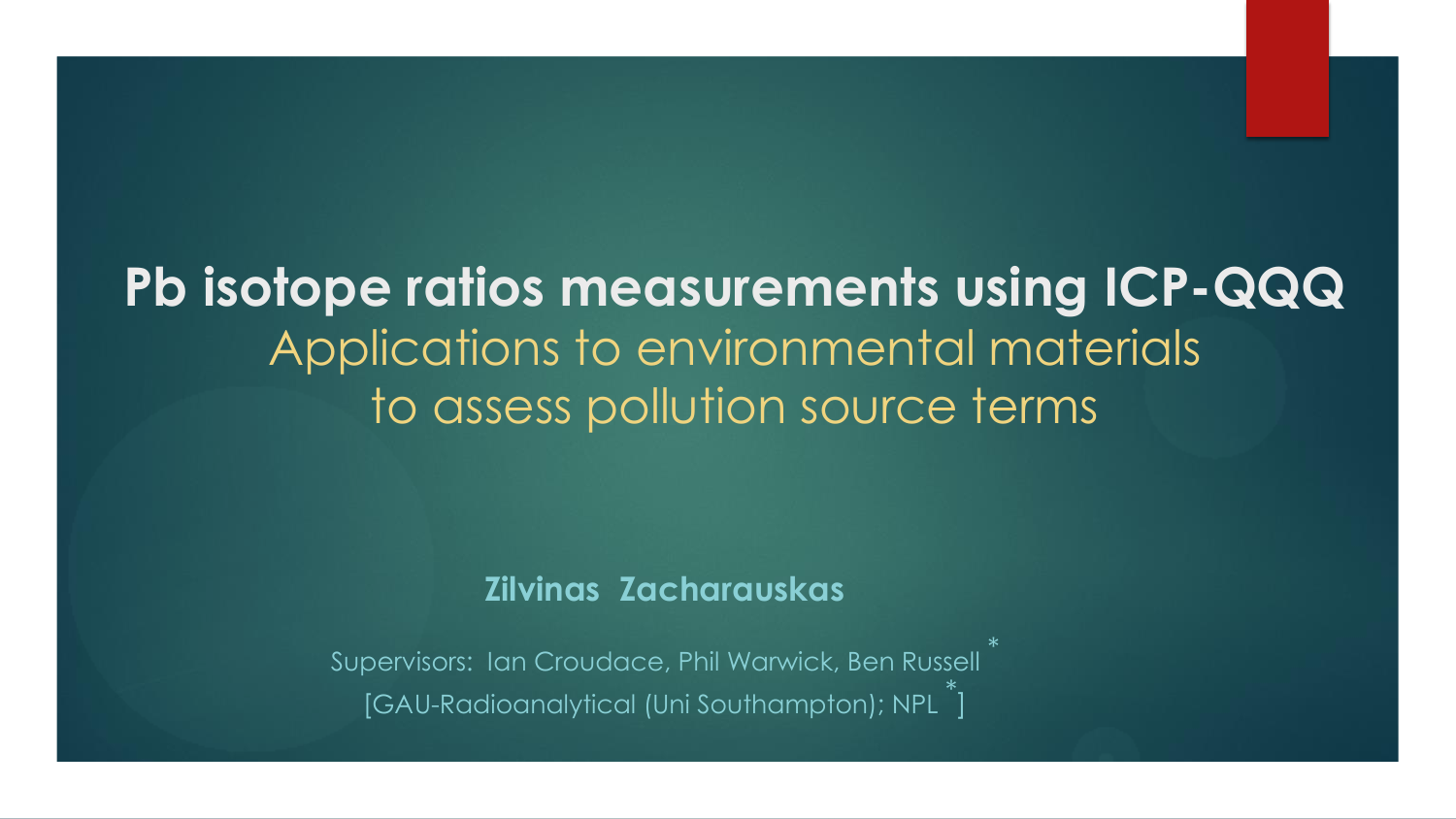# **Contents**

- ▶ Applications of Pb isotopes
- High precision Pb isotope ratio measurements
- Methodologies used in this study
- Chemical separation procedure and contamination control
- **ICP-QQQ**
- MC-ICPMS *vs* ICP-QQQ
- Summary
- $\blacktriangleright$  Conclusion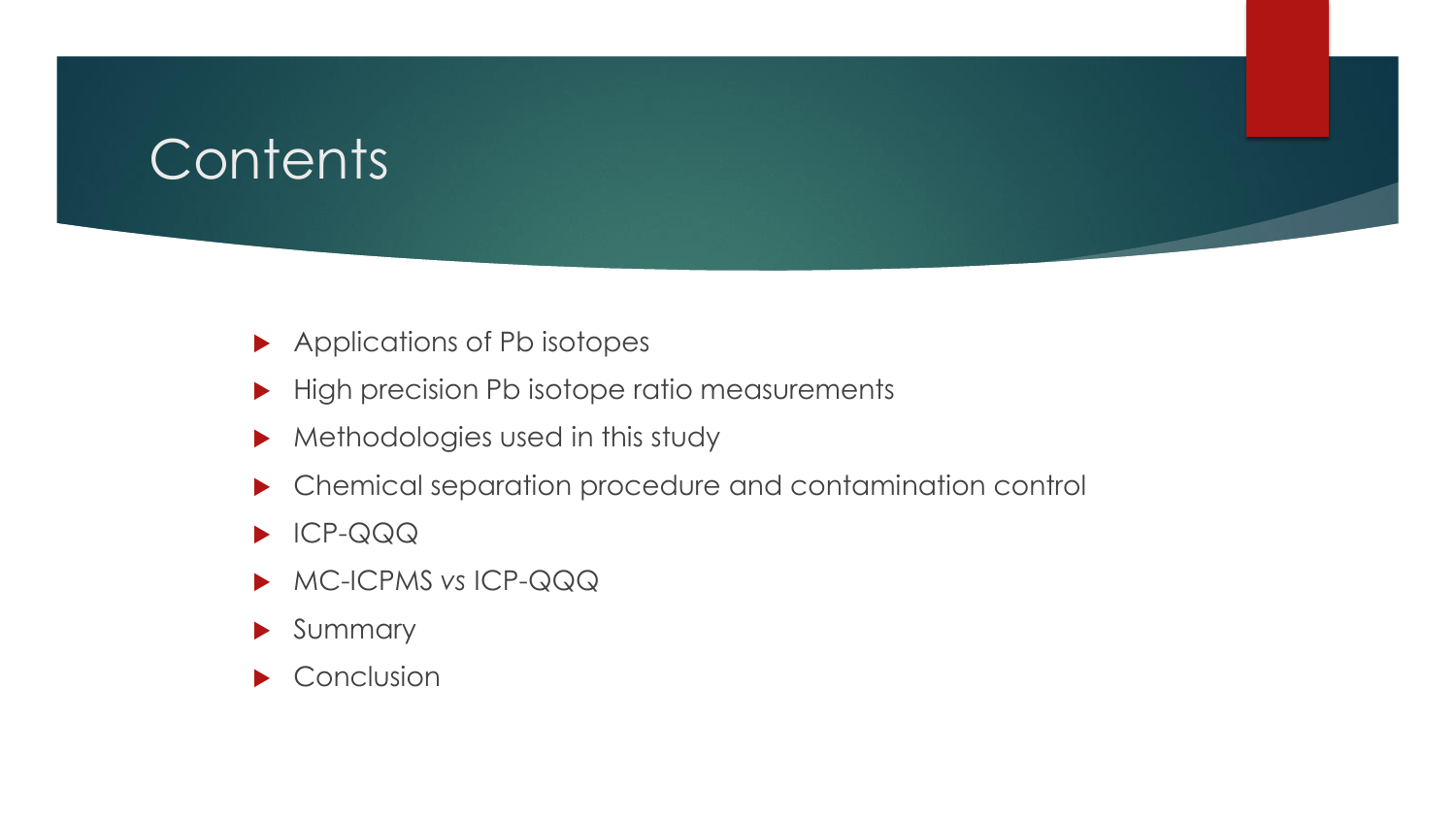### Applications of precise Pb isotope ratio measurements

- Pb has 4 major stable isotopes
- 204 is primordial
- 206, 207 and 208 are Radiogenic
- 206, 207 are formed from <sup>238</sup>U, <sup>235</sup>U decay while
- 208 is from <sup>232</sup>Th decay
- Environmental studies commonly use 206/207 ratio to identify different Pb sources in samples
- **IF In the UK, Australian, Canadian and US ores were used in leaded petrol** which have significantly different isotopic ratios from UK lead ores
- ▶ 206/204 : Normally less precisely measured due to the low abundance of 204 isotope and possible isobaric interference from mercury (204Hg)

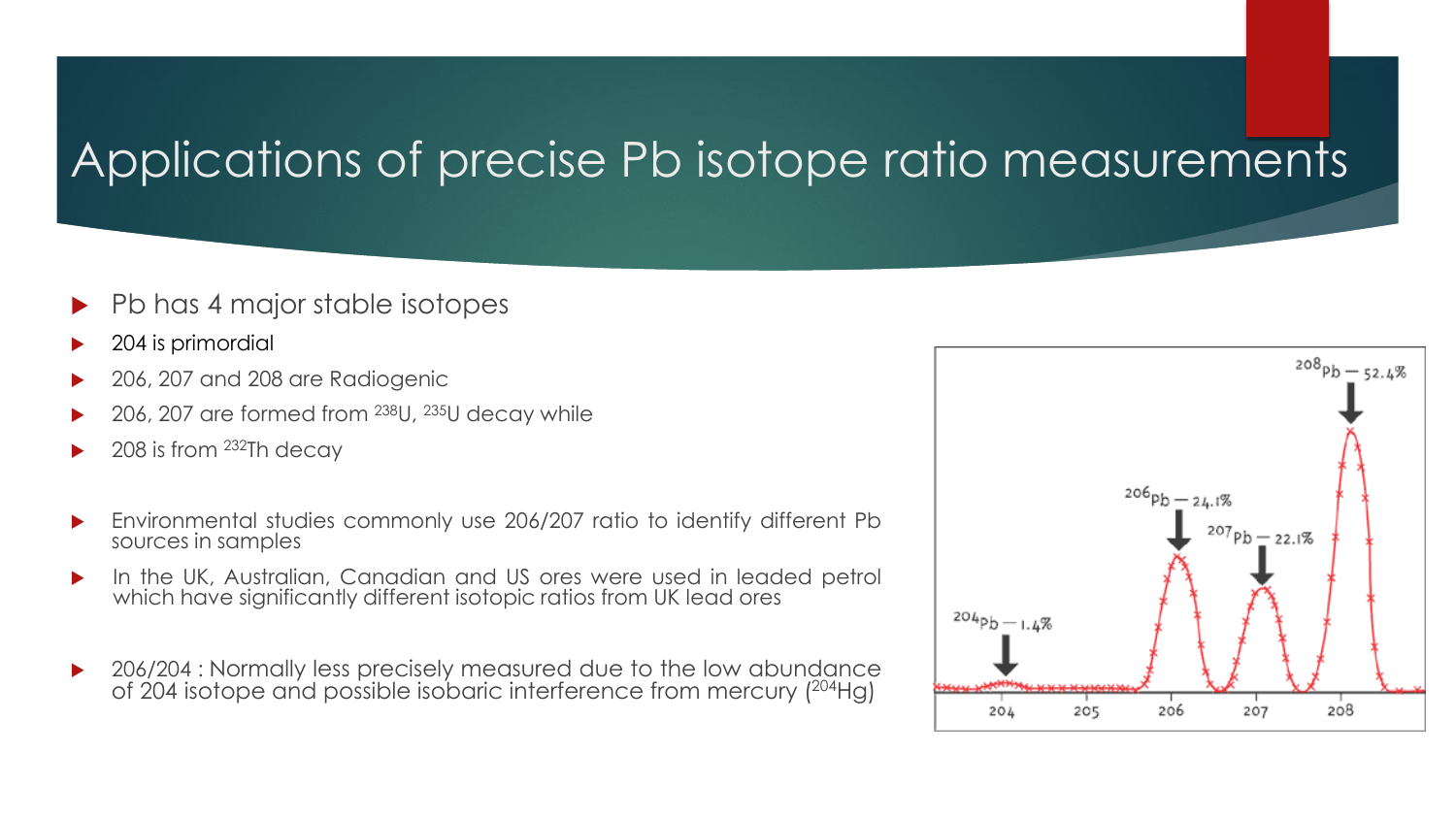# High precision measurements

#### **MC-ICPMS (Thermo Neptune)**

- Double Pb spike (Taylor *et al.,* 2017)
	- Accurately measure the instrumental mass fractionation of Pb isotopes
	- Pair of artificially enhanced isotopes. Compare spiked vs unspiked to calculate the fractionation
	- ▶ Often hampered by significant interferences from laboratories and procedural blanks
- $\blacktriangleright$  Thallium spiking
	- ▶ Non-isobaric mass fractionation through the use of another element (TI)
- **Bracketing** 
	- Externally correct fractionation bias
	- ▶ Can be used in tandem with other methods (double spike and TI spiking)

▶ How effective is the Agilent ICP-QQQ-MS for Pb isotope ratio measurements?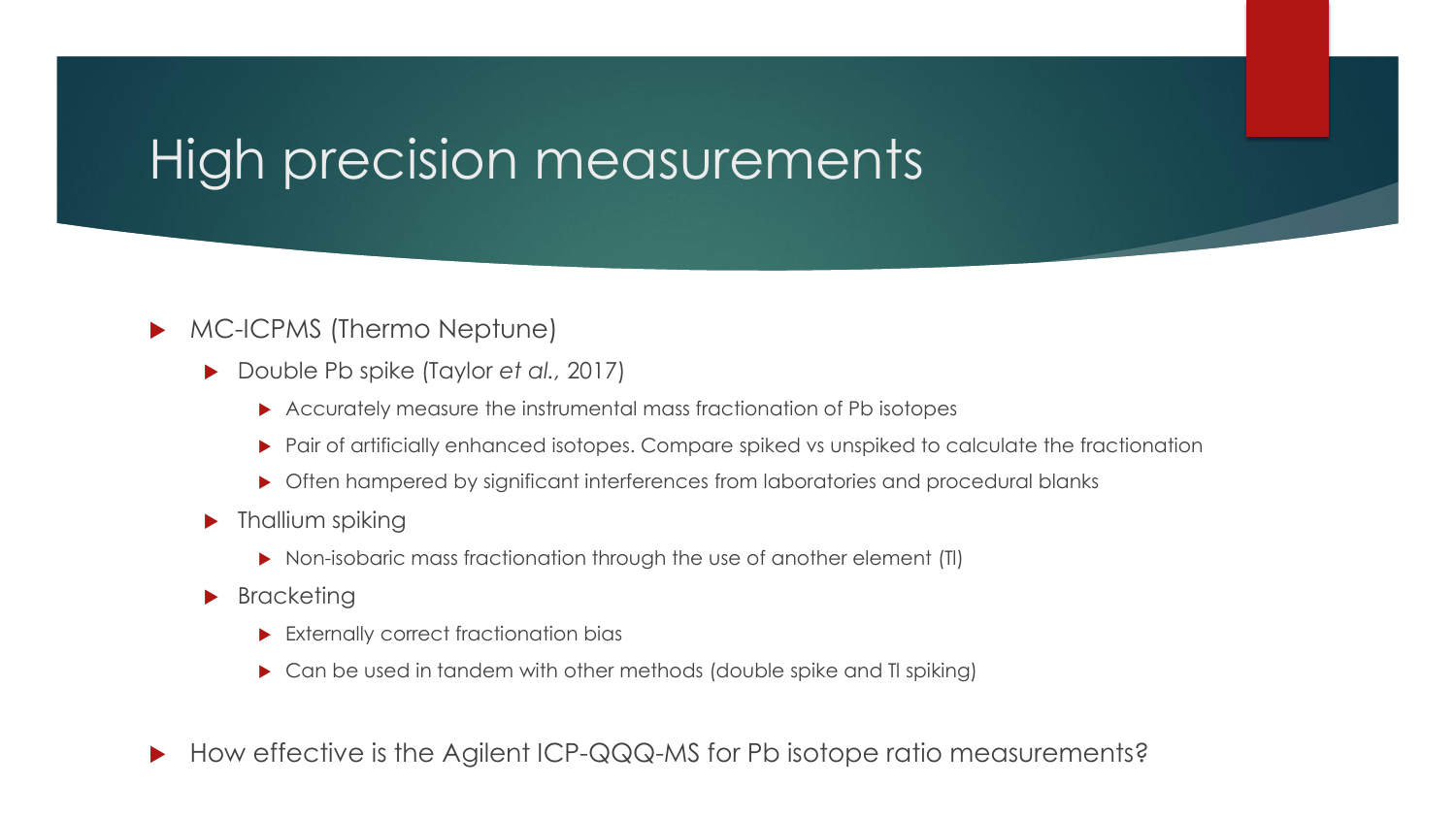# Sample Acid Leaching Methodology



All reagents are sub-boiled and stored in PFA bottles All handling is carried out in two small purpose-designed HEPA cabinets All containers are acid washed with sub-boiled acids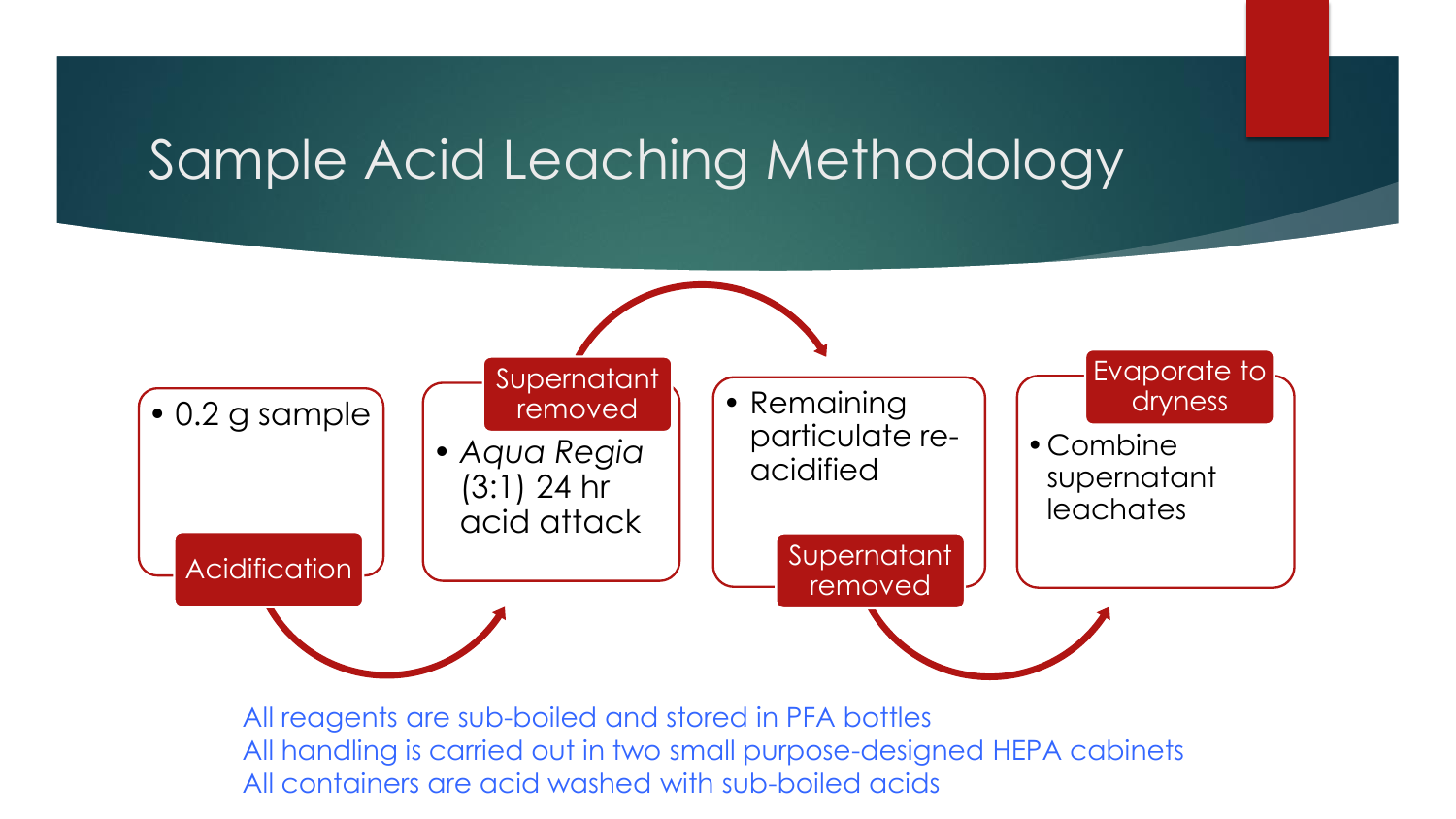### Pb Extraction – anion exchange chromatography

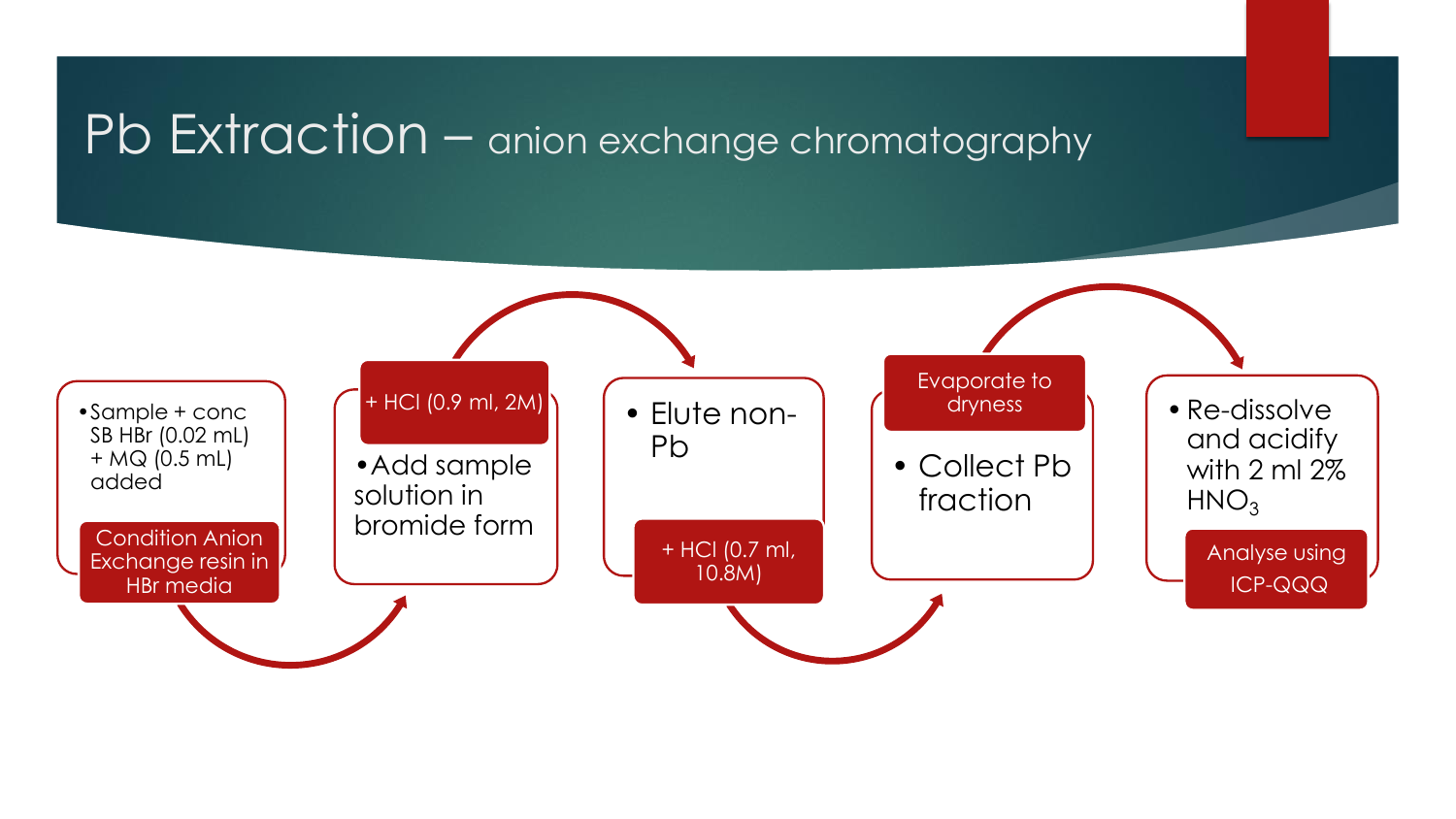# Clean lab conditions



State-of-the-art NOCS clean labs Class 100 - 1000; Cost 600k Euros





GAU-designed HEPA cabinets that proved highly effective at contamination control; Cost 1.2k Euros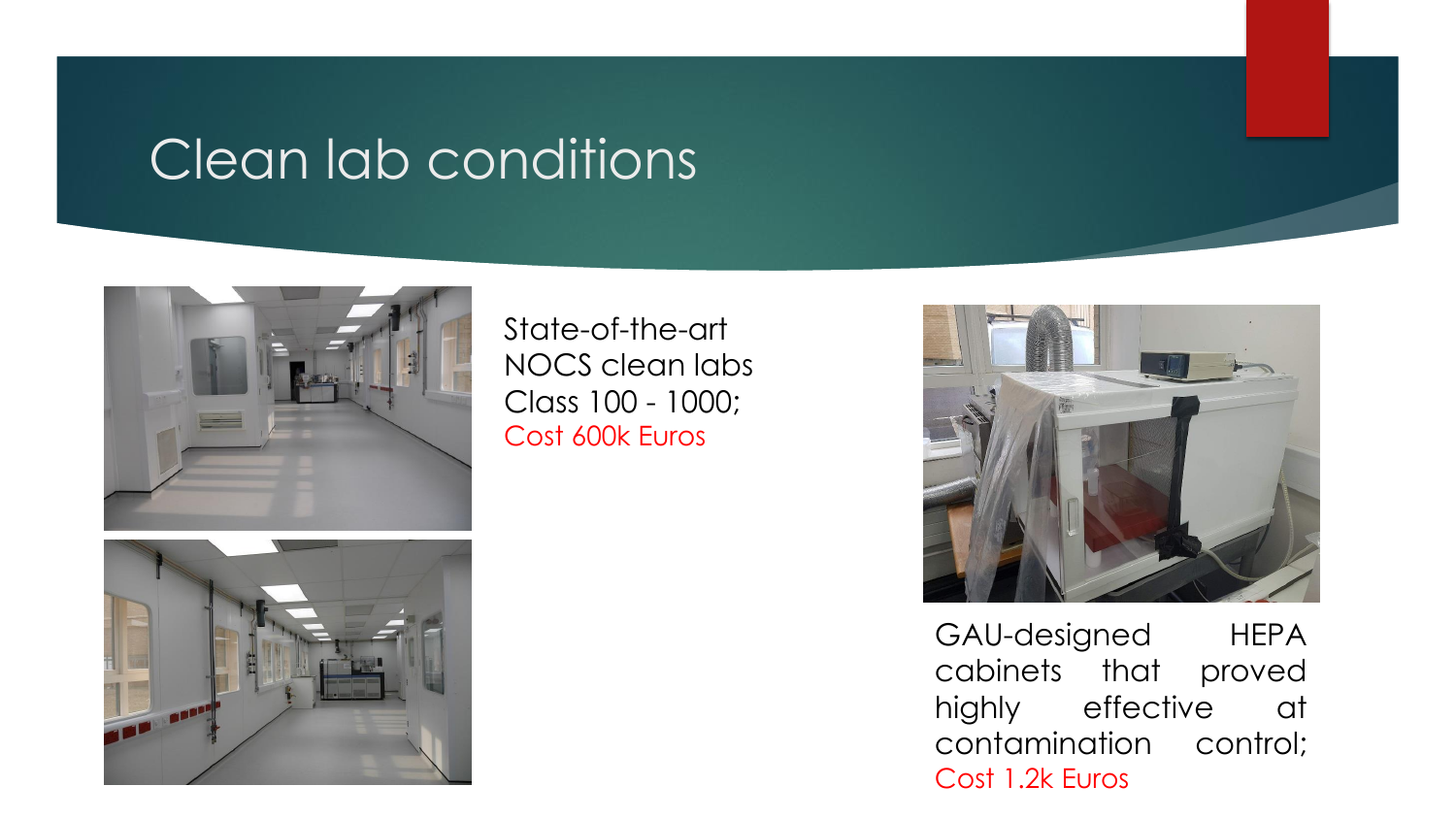# ICP-QQQ-MS

#### **Benefits**

- $\triangleright$  MS/MS
- good abundance sensitivity
- $\blacktriangleright$  NH<sub>3</sub> can be used to suppress isobaric Hg 204
- **Conditions for analysis assessed and chosen**
	- **Free aspiration**
	- $\blacktriangleright$  SQ
	- $\blacktriangleright$  No gas
	- ▶ Sample bracketing with NIST-981 Pb ISO standard
	- ▶ 10 ppb solution analysis
	- Replicate, maximum sweeps/replicate, maximum integration

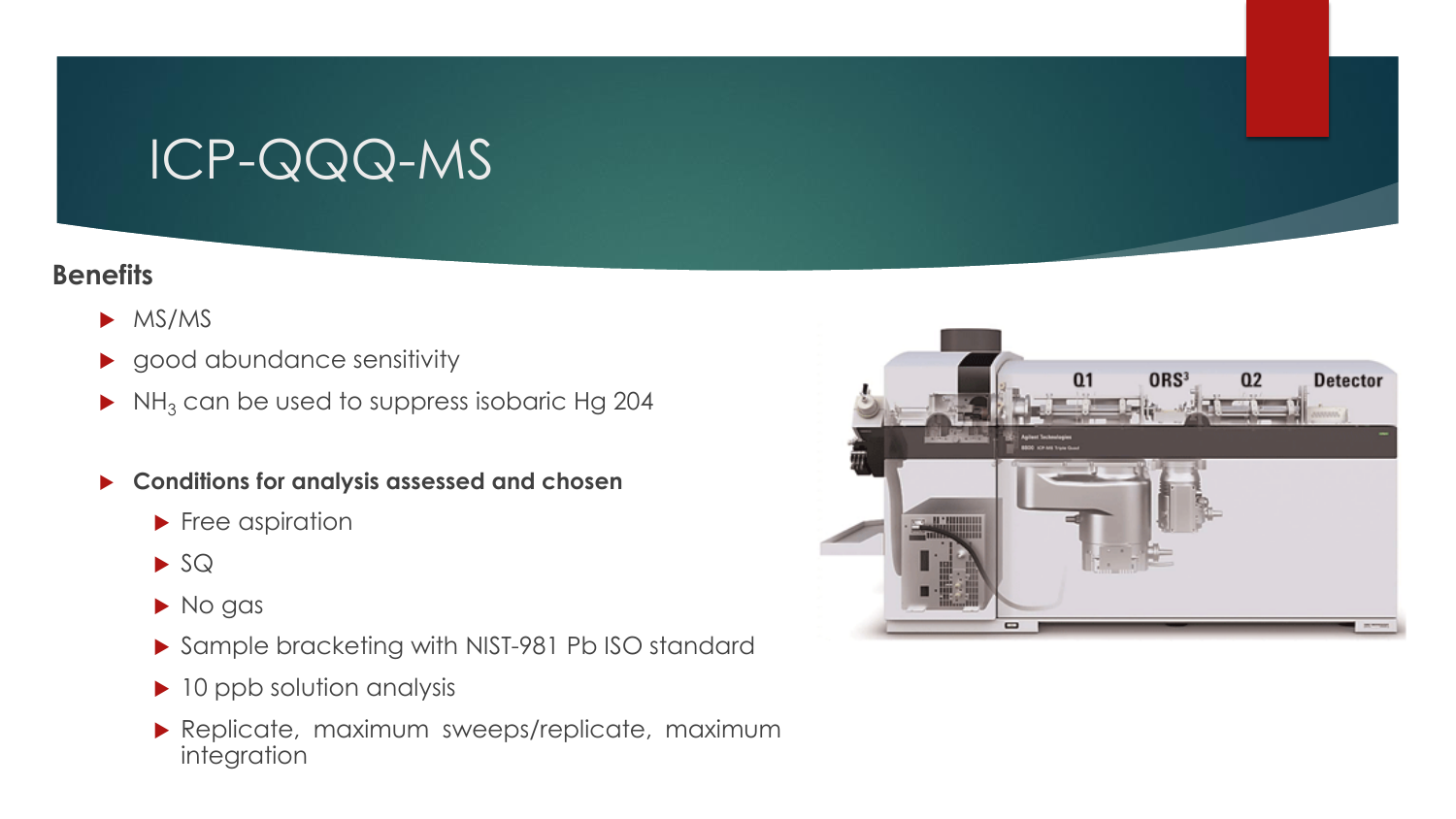# Locations of sediment cores investigated

#### **Windermere, largest English lake NW England**

- ▶ 0.5 m lake sediment core
- Important tourist facility since 1850s leisure linked to rising affluence linked to Industrial Revolution
- **Inside a National Park**
- **Hythe salt marsh, Southampton Water, England**
	- ▶ 0.8 m estuarine sediment core
	- Industrial port area since Victorian Era
	- ▶ The main build-up location for D-Day during WW2 naval operations
- ▶ **Dating** <sup>137</sup>Cs allowed conversion of core depth to age

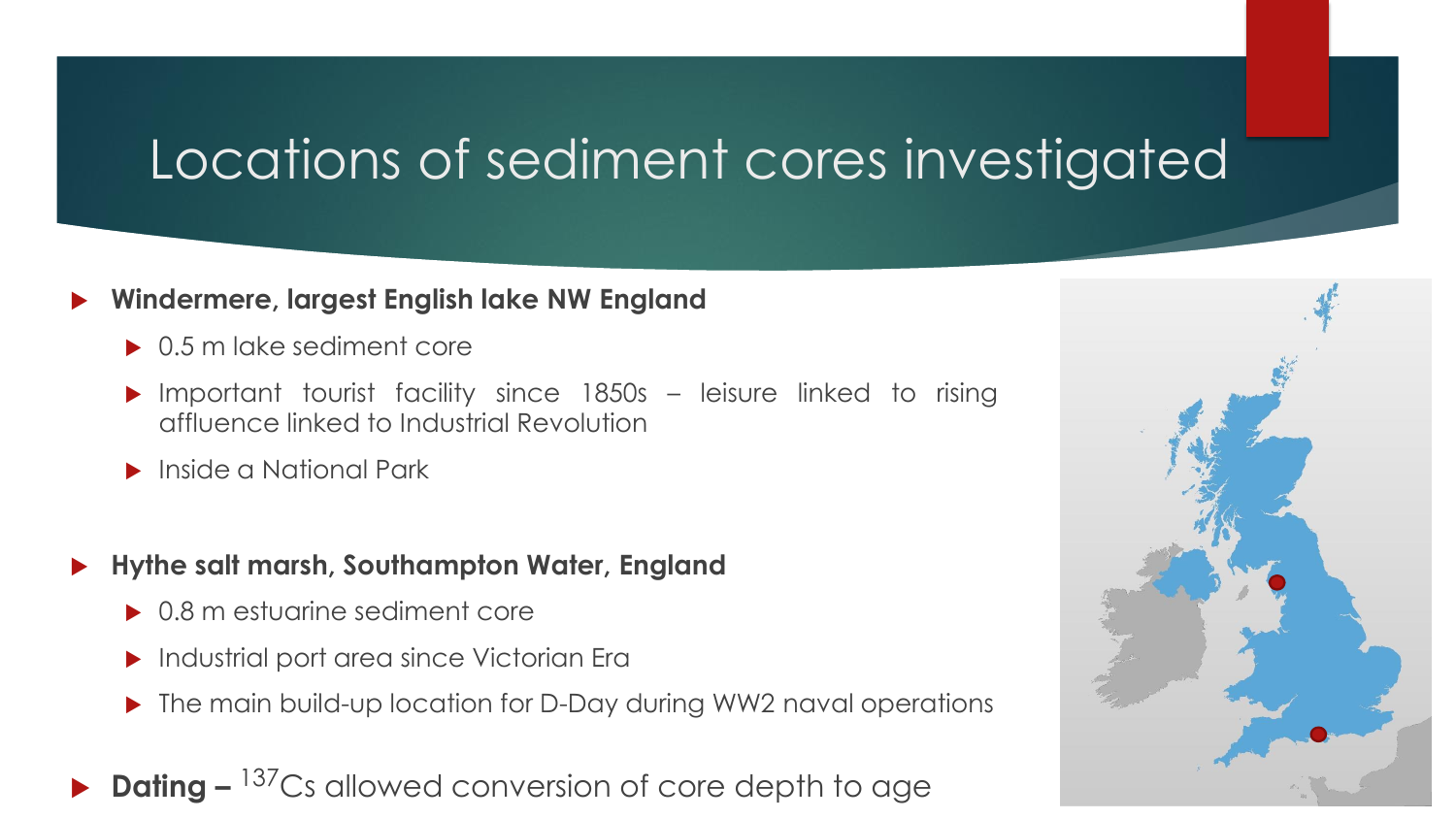# Age vs Depth Models for Windermere and Hythe cores

Based on Cs-137, Pb-210 and other known historical geochemical indicators



- Introduction of leaded petrol in the UK was ~1925
- 1986 : 50% reduction in Pb added to leaded petrol in the UK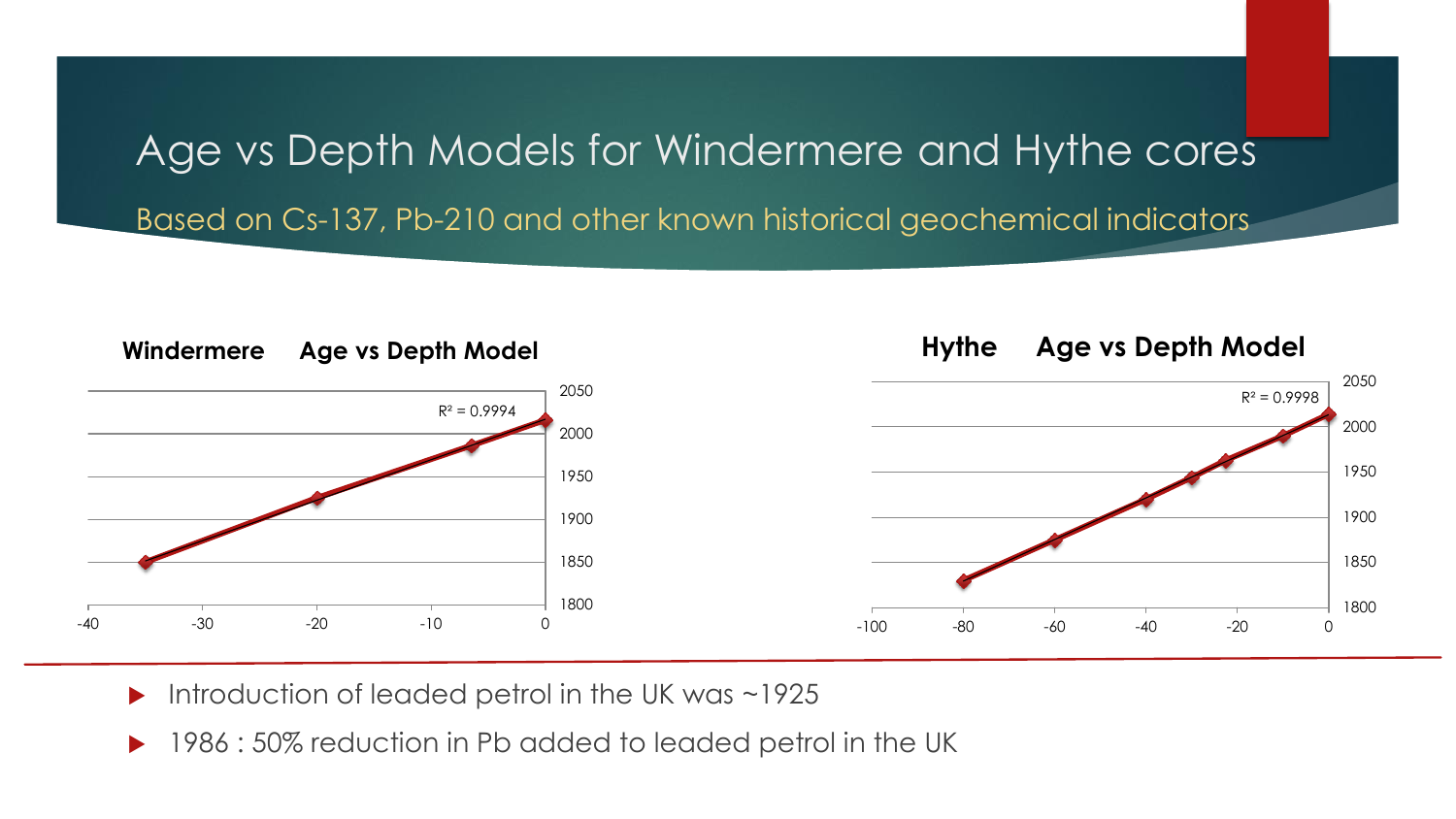### Multi-collector *vs* ICP-QQQ Windermere lake sediment core profile Dates inferred from Cs-137 and other geochemical changes

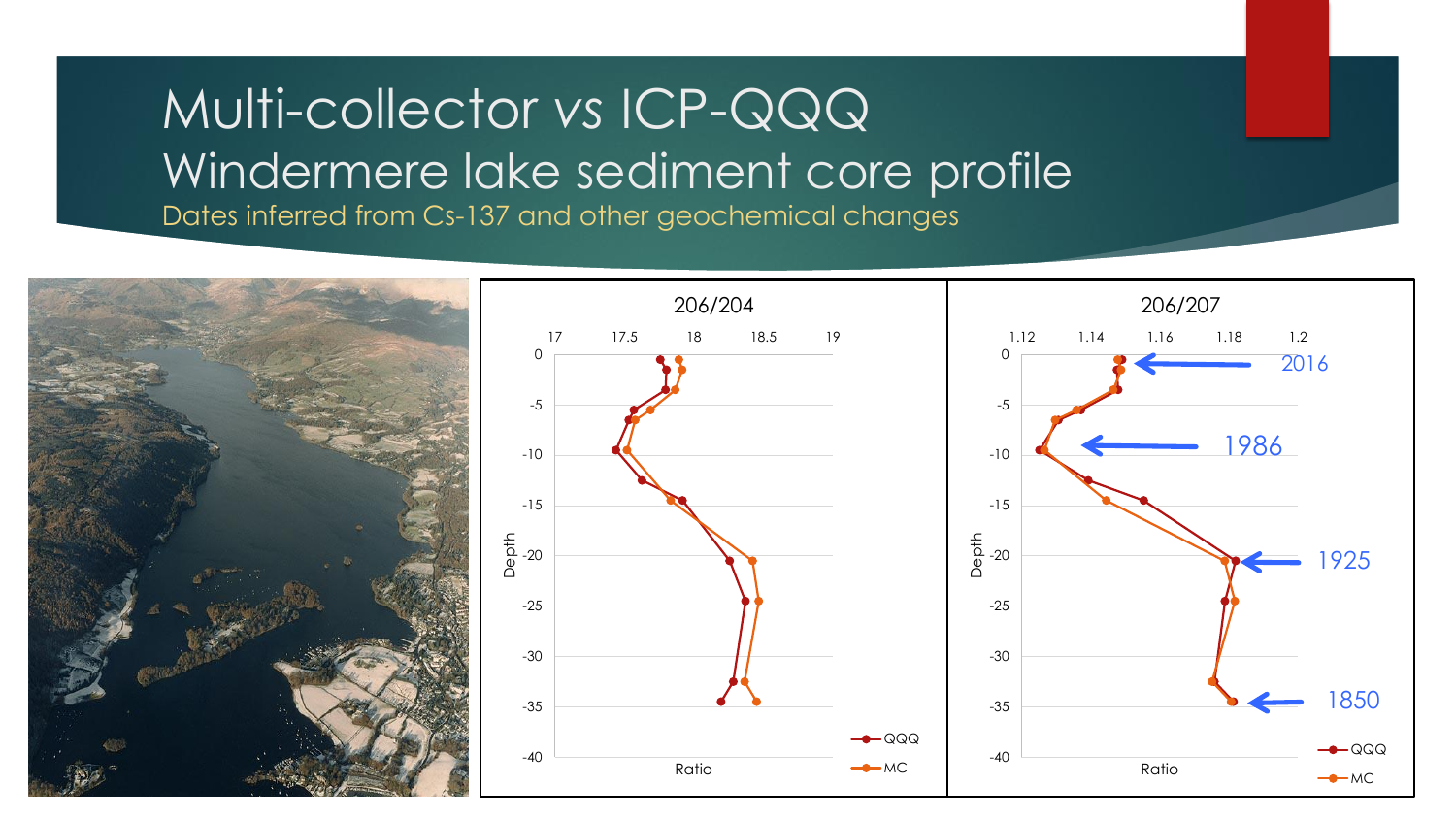### Multi-collector *vs* ICP-QQQ Hythe saltmarsh sediment core profile Dates inferred from Cs-137

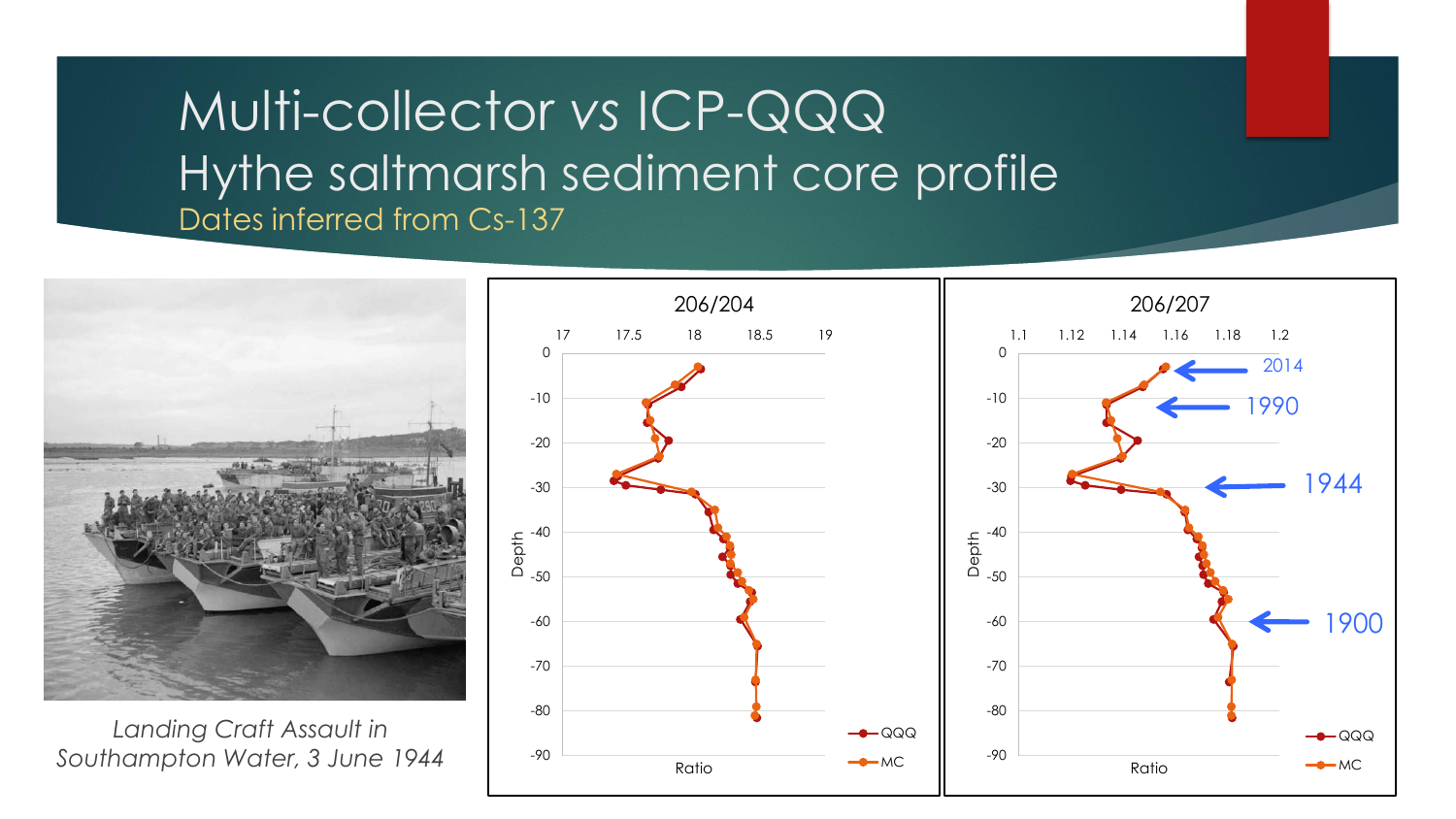# Summary

| <b>MS Mode</b> | <b>Instrument Precision</b><br>(% RSD)<br>206/207 | <b>Instrument Precision</b><br>(% RSD)<br>206/204 | <b>References</b>                                                                                                             |
|----------------|---------------------------------------------------|---------------------------------------------------|-------------------------------------------------------------------------------------------------------------------------------|
| SQ             | $1 - 2\%$                                         | $~2 - 4\%$                                        | Walder and Furuta 1993,<br>Mukal et al., 1993,                                                                                |
| <b>TIMS</b>    | 0.009                                             | 0.0260                                            | Galer and Abouchami 1998,<br>Thirlwall 2002,<br>Kuritani and Nakamura 2003,<br>Amelin and Davis 2006,<br>Hoernle et al., 2011 |
| MC.            | 0.003                                             | 0.007                                             | Thirlwall 2002,<br>Baker et al., 2004,<br>Makishima et al., 2007,<br>Makishima and Nakamura 2010,                             |
| <b>TOF</b>     | 0.099                                             | 0.854                                             | Tian et al., 2000,<br>Baker et al., 2004,                                                                                     |
| QQQ(SQ)        | 0.185                                             | 0.134                                             | This work                                                                                                                     |
| QQQ (MS/MS)    | 0.254                                             | 0.563                                             | This work                                                                                                                     |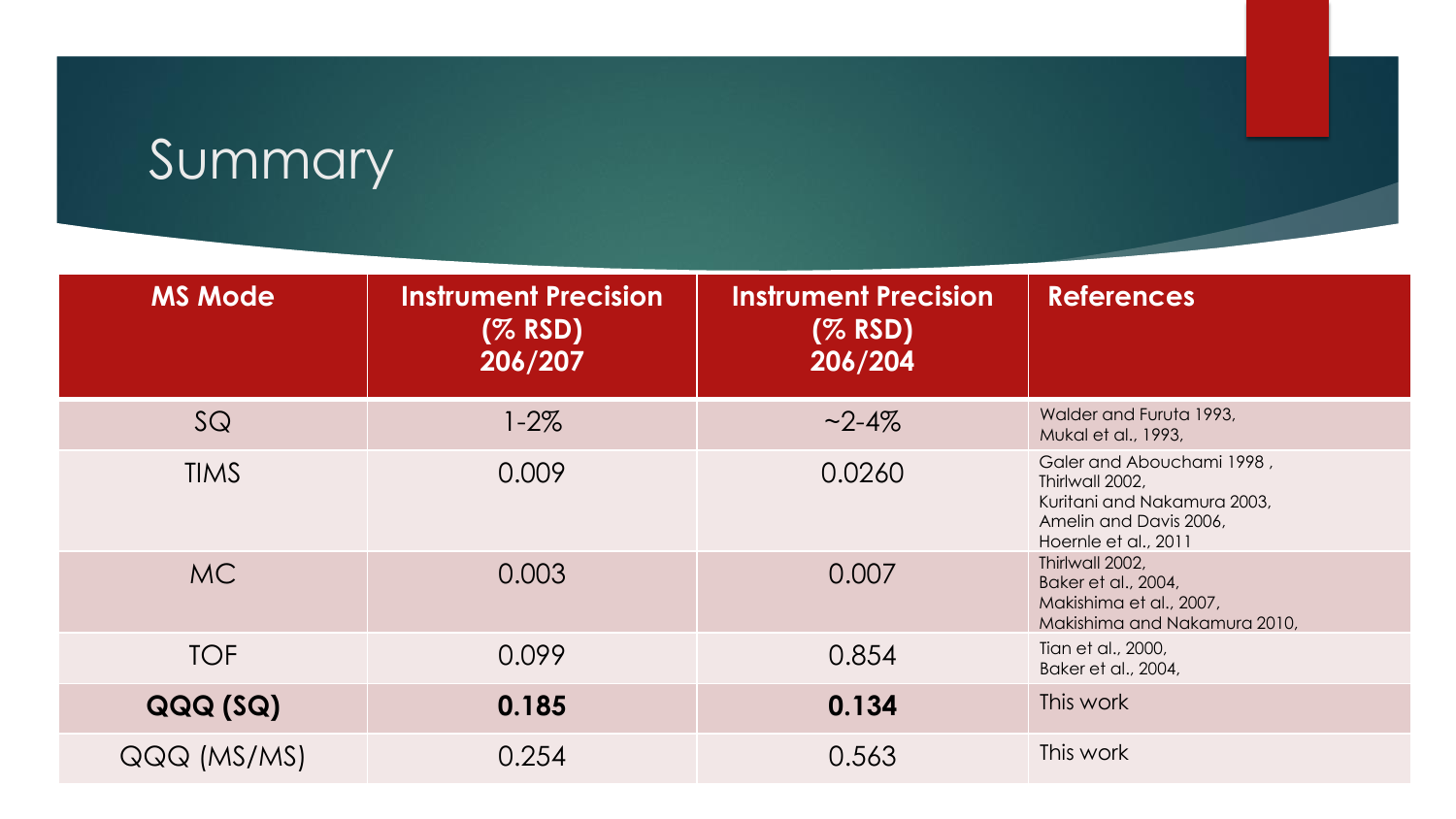# **Conclusion**

- Agilent 8800 well-suited for determination of environmentally-useful Pb isotope variations
- Best precision is obtained using a high efficiency chemical purification
- No need for MS/MS as the improved sensitivity outweighs abundance sensitivity
- $\blacktriangleright$  No need for NH<sub>3</sub> reaction gas to reduce <sup>204</sup>Hg as chemical separation removes Hg
- 8800 SQ mode was used as it produces the highest sensitivity
- Mass bias correction carried out using sample bracketing (using NIST 981)
- Results show very good consistency with the 'gold standard' ultra-high precision MC-ICPMS
- 8800 Pb isotope data are of research quality for environmental forensic and related studies